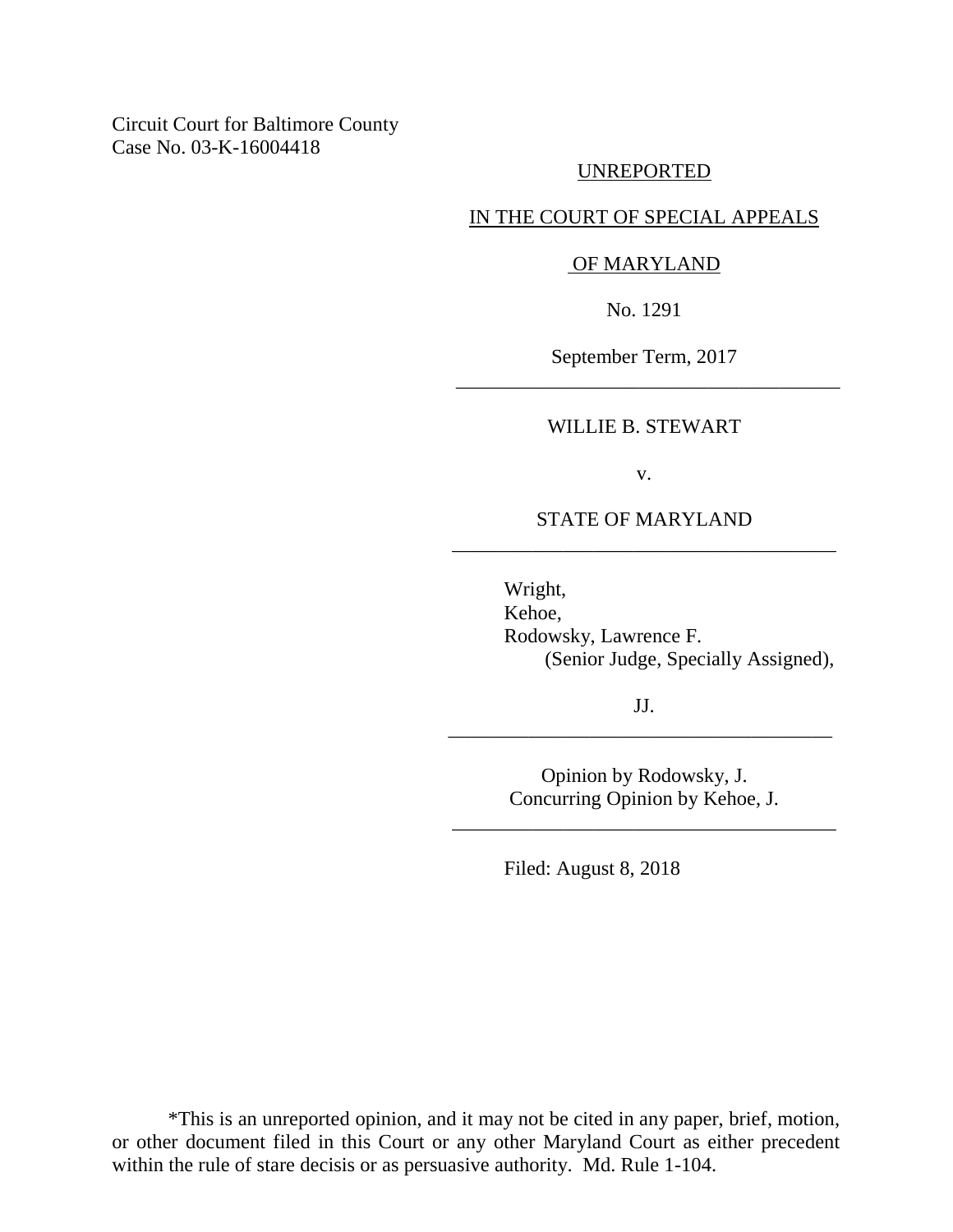A jury, sitting in the Circuit Court for Baltimore County on May 23, 2017, found the appellant, Willie B. Stewart, guilty of robbery but acquitted him of second-degree assault. On rendition of the verdict, defense counsel pointed out to the court that the verdict was legally inconsistent and requested that the jury be directed to resume deliberations. The court found the verdict to be consistent. We reverse and remand.

The victim was Brian Rampmeyer, the owner of an ice cream store in a shopping center on Reisterstown Road. Shortly before the store opened for business on August 12, 2016, a man, later identified as Stewart, entered the store. Stewart apparently satisfied himself that Rampmeyer was alone. Rampmeyer testified that Stewart "told me if I follow[ed] his instructions I would not be shot and killed." The victim further testified that Stewart "then told me to empty all of the money out of my register and move slowly and I would not be harmed." Rampmeyer complied and Stewart left the store with between \$150 and \$200.

Rampmeyer was afraid that Stewart was armed, but he never saw Stewart with a weapon. On cross-examination, Rampmeyer acknowledged that Stewart had not made any threatening gestures. The State played for the jury three clips of the occurrence from the surveillance video at the store. There was no audio on the footage.

Some days later Rampmeyer saw Stewart walking on Reisterstown Road, watched as the latter entered an apartment complex, and reported to the police.

Set forth below are the court's instructions to the jury on robbery and second-degree assault: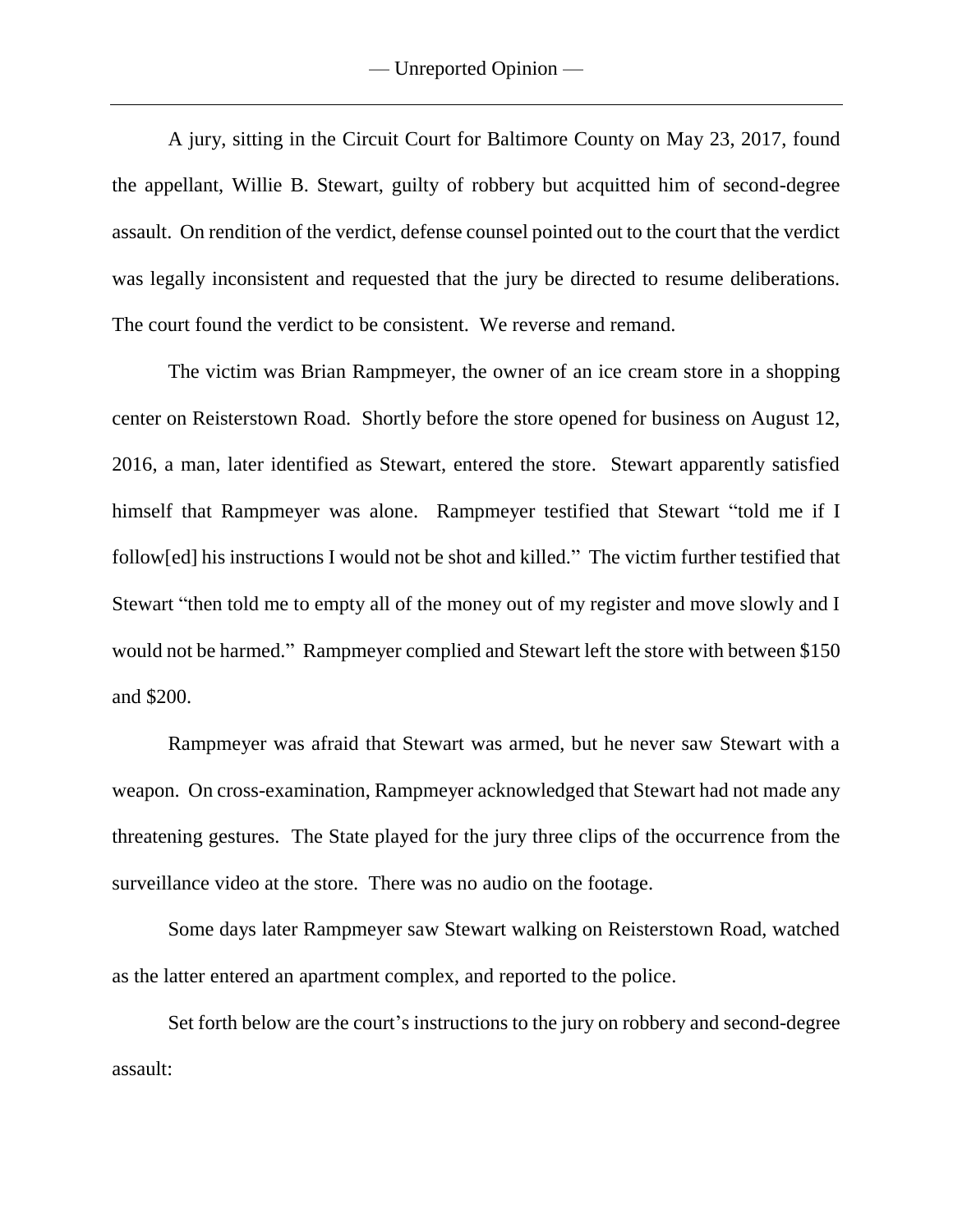"The Defendant is charged with the crime of robbery. Robbery is the taking and carrying away of property from someone else by force or threat of force with the intent to deprive the victim of the property. To convict the Defendant of robbery, the State must prove that the Defendant took the property from Brian Rampmeyer, that the Defendant took the property by force or threat of force, and that the Defendant intended to deprive Brian Rampmeyer of the property. Property means anything of value.

"The Defendant is charged with the crime of assault. Assault is intentionally frightening another person with the threat of immediate physical harm. To convict the Defendant of assault, the State must prove the Defendant committed an act with the intent to place Brian Rampmeyer in fear of immediate physical harm, that the Defendant had the apparent ability at that time to bring about physical harm, and that Brian Rampmeyer reasonably feared immediate physical harm and that the Defendant's actions were not legally justified."

The court also instructed on theft of under \$1,000.

The jury foreperson announced that Stewart was found guilty of robbery, not guilty

of assault, and guilty of theft. At that point defense counsel asserted that the verdict was

inconsistent and that further deliberations were required. The State opposed with the

following argument:

"Your Honor, robbery requires only a threat of force. It doesn't require an overt act. As assault does. I know it is typical that we talk about robbery as an assault and a theft together but that is not what the jury instructions require. A threat of force alone is enough along with removal of property. Perhaps they didn't believe there was an overt act which had the intent to frighten but they are different elements. I don't think it is an inconsistent verdict."

The court agreed with the State.

Polling of the jurors, however, revealed that one juror disagreed with the announced verdict. Deliberations were resumed, to seek unanimity and not to resolve inconsistency.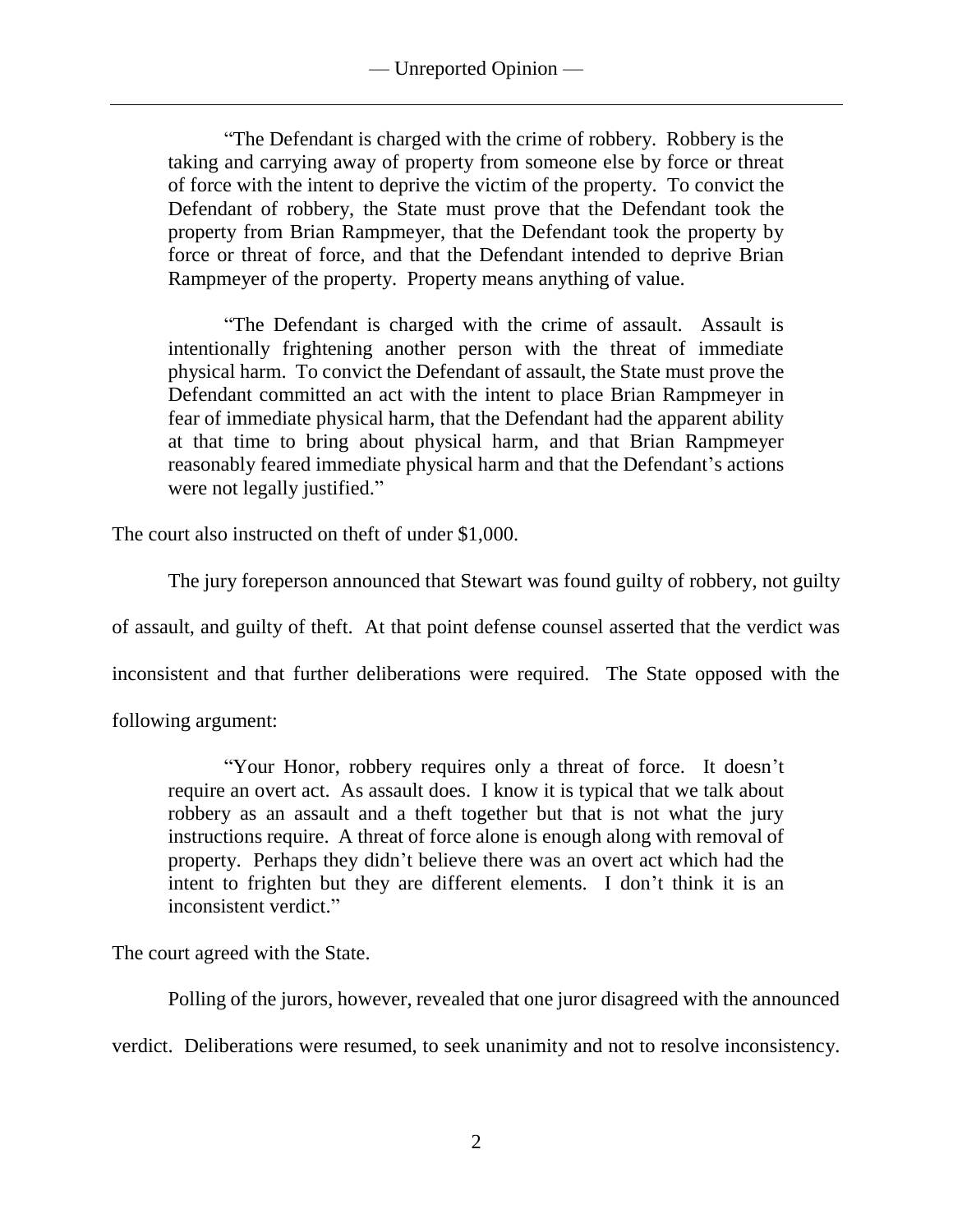A unanimous jury then returned the same verdict as previously announced by the foreperson.

The court merged the assault conviction into the robbery conviction and sentenced

Stewart to fifteen years' confinement. From that judgment this appeal was taken.

# **Question Presented**

Stewart presents but one question for our review: "Did the trial court err by

accepting an inconsistent verdict?"

## **Discussion**

This Court summarized the current state of Maryland law on the subject of

inconsistent verdicts in *Wallace v. State*, 219 Md. App. 234 (2014), where we said:

"Legally inconsistent jury verdicts in criminal cases are no longer acceptable in Maryland. *See McNeal v. State*, 426 Md. 455, 458, 44 A.3d 982 (2012); *Price v. State*, 405 Md. 10, 35, 949 A.2d 619 (2008) (Harrell, J., concurring); *Teixeira* [*v. State*], 213 Md. App. [664,] 678-79, 75 A.3d 371  $[(2013)]$ . 'A legally inconsistent verdict is one where the jury acts contrary to the instructions of the trial judge with regard to the proper application of the law.' *McNeal*, 426 Md. at 458, 44 A.3d 982 (citing *Price*, 405 Md. at 35, 949 A.2d 619). More specifically, '[v]erdicts where a defendant is convicted of one charge, but acquitted of another charge *that is an essential element of the first charge*, are inconsistent as a matter of law.' *Id*. (emphasis added).

"The underlying purpose of this rule is to ensure that an individual is not convicted of a crime on which the jury has actually found that the defendant did not commit an essential element, whether it be one element or all. A person cannot be convicted of a crime if a jury has necessarily decided that one of the essential elements was not proven beyond a reasonable doubt.'

"*Teixeira*, 213 Md. App. at 680, 75 A.3d 371 (internal quotation marks omitted) (quoting *People v. Muhammad*, 17 N.Y.3d 532, 539, 935 N.Y.S.2d 526, 959 N.E.2d 463 (2011))."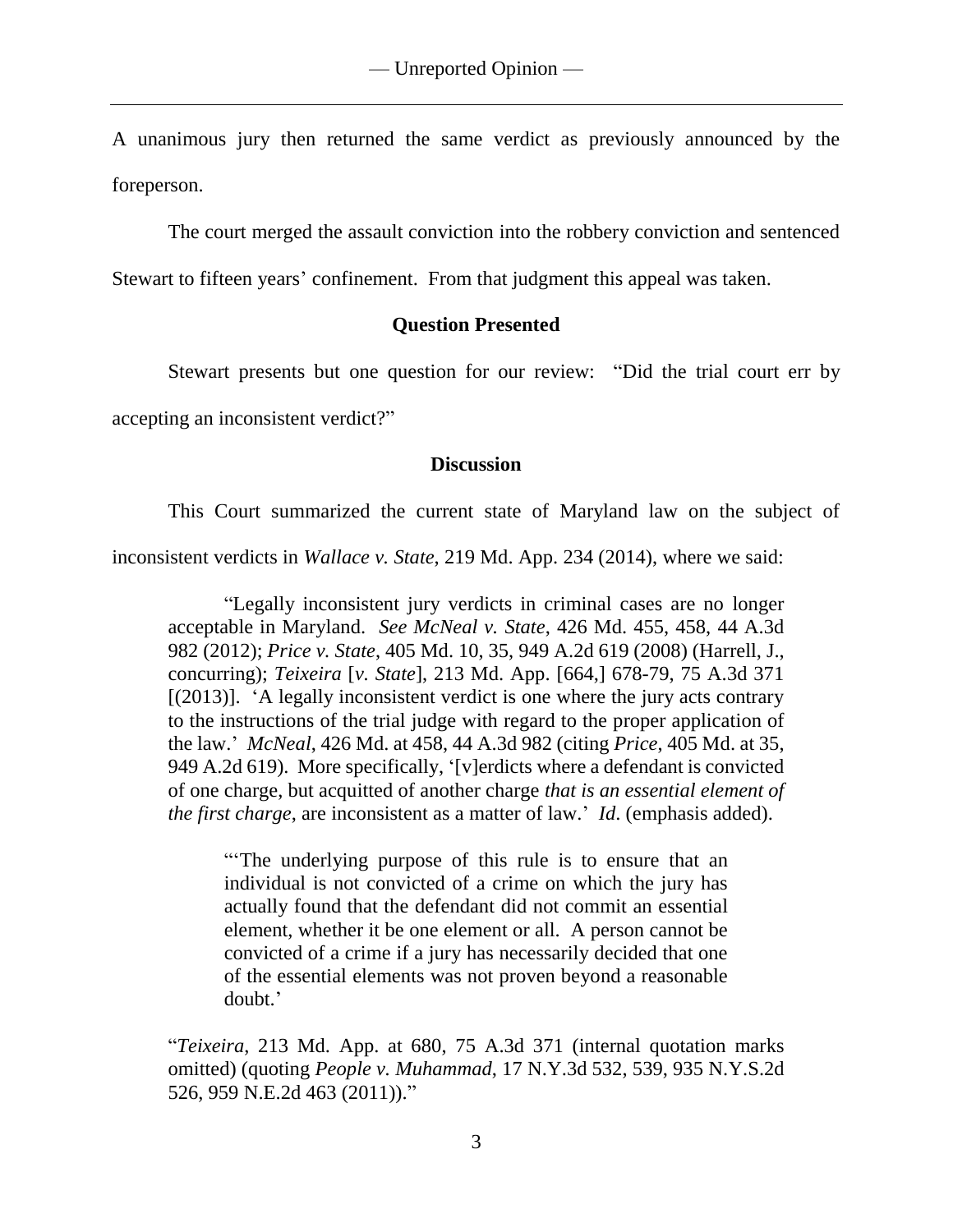*Id.* at 251-52 (footnotes omitted).

Simple assault is a lesser included offense of robbery. *Gerald v. State*, 299 Md. 138, 140-41 (1984); *Wallace*, 219 Md. App. at 252 n.15. Thus, Stewart submits, and we agree, the verdict here is legally inconsistent because, under the undisputed facts, the same conduct underlies the convictions for robbery and assault.

In this Court, the State adopts the argument raised by the prosecutor and accepted by the court at trial. The argument attempts to distinguish, in the language of the pattern jury instructions, between the "threat of force" as an element of robbery and "an act with the intent to place [the victim] in fear of immediate physical harm" as an element of assault. Because there was evidence from Rampmeyer that Stewart "made no threatening gestures," the State submits that "the jury logically could have found that there *was not* an intent-tofrighten assault, but that there *was* a robbery by threat of force." 1

Maryland appellate cases do not support the distinction advanced by the State. Today, one form of the crime of assault is "'[a] placing of a victim in reasonable apprehension of an imminent battery.'" *Cruz v. State*, 407 Md. 202, 209 n.3 (quoting *Lamb v. State*, 93 Md. App. 422, 428 (1992), *cert. denied*, 329 Md. 110 (1993)).

In *Dixon v. State*, 302 Md. 447 (1985), the accused was convicted of assault with intent to rob. One element of that offense is "[a]n assault on the victim." *Id*. at 451. The victim was the cashier in a self-service gasoline filling station who was working alone at night. Dixon approached the cashier's booth with a newspaper "folded underneath his arm,

 $\overline{a}$ 

<sup>&</sup>lt;sup>1</sup>The prosecutor had argued that assault requires an "overt act."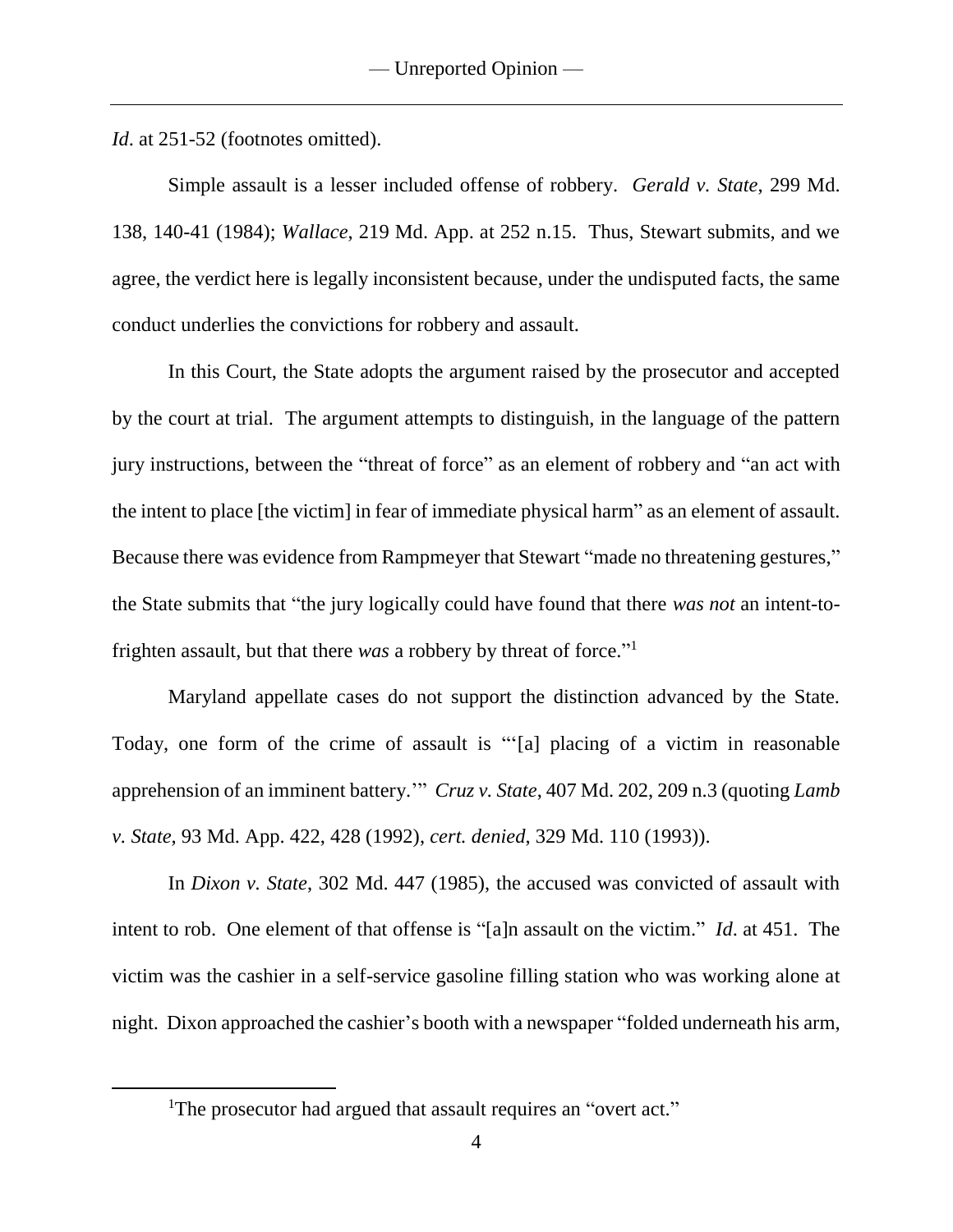with his hand underneath of it." *Id*. at 452. The cashier opened the transaction drawer and Dixon placed a note in it reading, "'I want all your money and hurry.'" *Id*. The victim thought Dixon had a weapon under the newspaper.

The Court of Appeals reviewed numerous authorities including R. Perkins, *Perkins on Criminal Law* 114 (2d ed. 1969), where the author stated that assault is either "(1) an attempt to commit a battery or (2) an intentional placing of another in apprehension of receiving an immediate battery." The facts in *Dixon* were sufficient to constitute an "intent to frighten" assault. In the case before us, Stewart expressly threatened to shoot and kill Rampmeyer if the former's instructions were not followed.

The *Perkins* definition of assault was quoted and applied by the Court in *Snowden v. State*, 321 Md. 612, 617 (1991). That case involved a robbery gone bad. The owner of the site of the robbery, a restaurant, was shot in the arm as he entered the kitchen. Then, he was held at gunpoint while the armed robbery was consummated. Snowden was convicted, and separately sentenced, for robbery and for "assault and battery." The Court of Appeals could not discern "whether the robbery charged was based on battery [(the shooting)] as a lesser included offense or on assault [(the threat)] as a lesser included offense with the battery considered separate." *Id*. at 619. Consequently, the Court of Appeals merged the "assault and battery" sentence into the armed robbery sentence.

*Snowden* conflicts with the State's argument in the case at bar. Intimidation can be an "act with the intent to place [the victim] in fear of immediate … physical harm," referred to in the pattern assault instruction, and intimidation may be the "threat of force" referred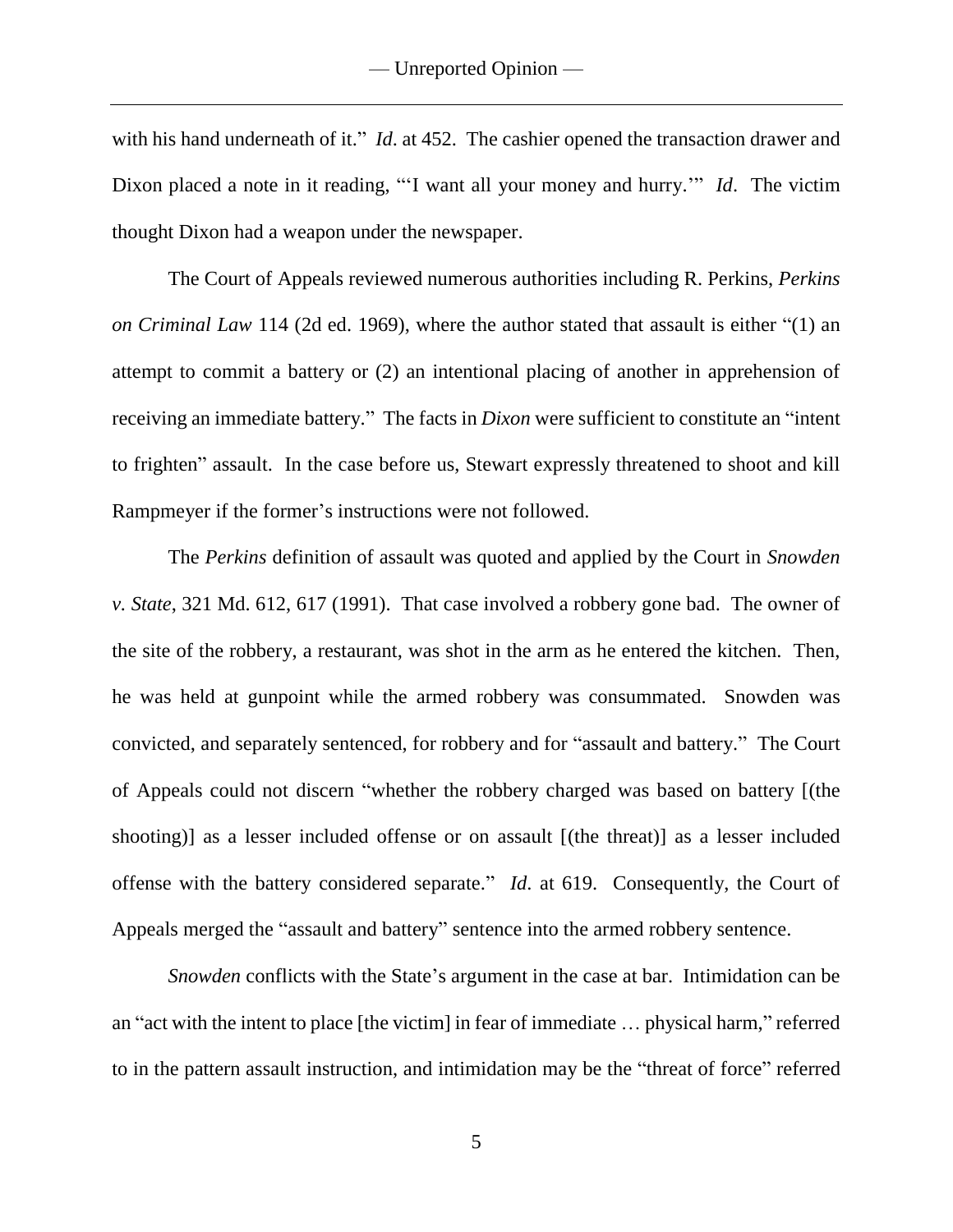to in the pattern robbery instruction for purposes of the assault element of a robbery conviction.

In the following cases, the evidence was sufficient to sustain a conviction for robbery based on the "intent to frighten" form of assault: *Rose v. State*, 37 Md. App. 388 ("'I have a gun and you know what I want.'"), *cert. denied*, 281 Md. 743 (1977), *overruled on other grounds by Campbell v. State*, 65 Md. App. 498 (1985); *Montgomery v. State*, 206 Md. App. 357 (hostilely demanding that store clerk charge to credit card number without producing card sufficient evidence of intimidation), *cert. denied*, 429 Md. 83 (2012).

Here, although Rampmeyer did not see a gun, Stewart threatened to shoot and kill him. Under the uncontradicted evidence that was the threat of force that effected the theft. The result was a consummated robbery. The jury verdict is legally inconsistent.

This conclusion raises the issue of the proper disposition of this appeal. *Wallace v. State*, 219 Md. App. 234, presented the same question. Wallace's jury found him guilty of robbery, not guilty of assault, and guilty of certain theft charges. The trial court overruled the defense objection of legal inconsistency, sentenced on robbery, and merged the remaining charges. We reversed the robbery conviction for inconsistency (there was but a single incident) and remanded for sentencing on the merged charges. Accordingly, here we reverse on the First Count (robbery) and remand for sentencing on the Third Count (theft).

# **JUDGMENT OF THE CIRCUIT COURT FOR BALTIMORE COUNTY REVERSED ON THE FIRST COUNT (ROBBERY).**

6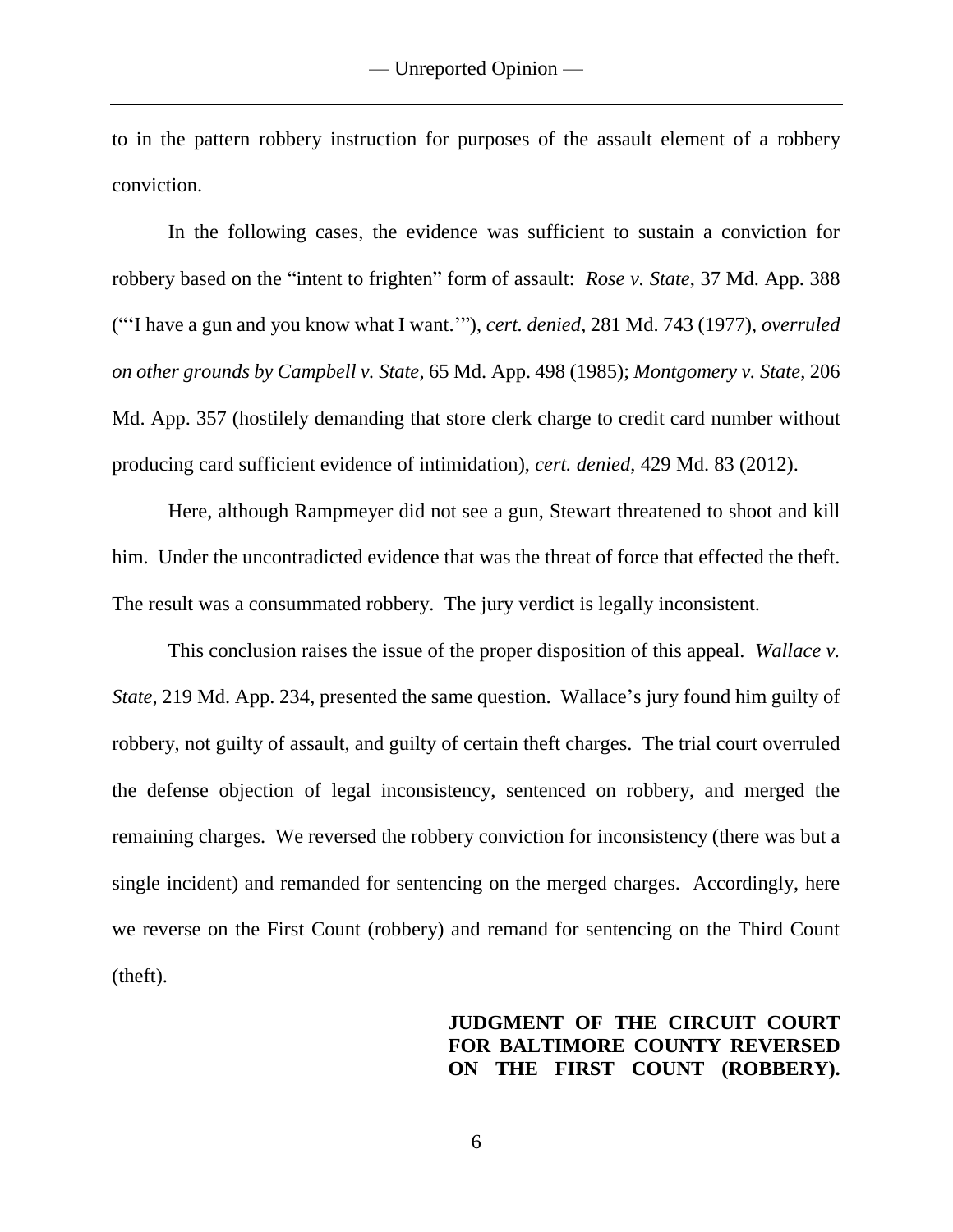**CASE REMANDED FOR SENTENCING ON THE THIRD COUNT (THEFT).**

**COSTS TO BE PAID BY BALTIMORE COUNTY, MARYLAND.**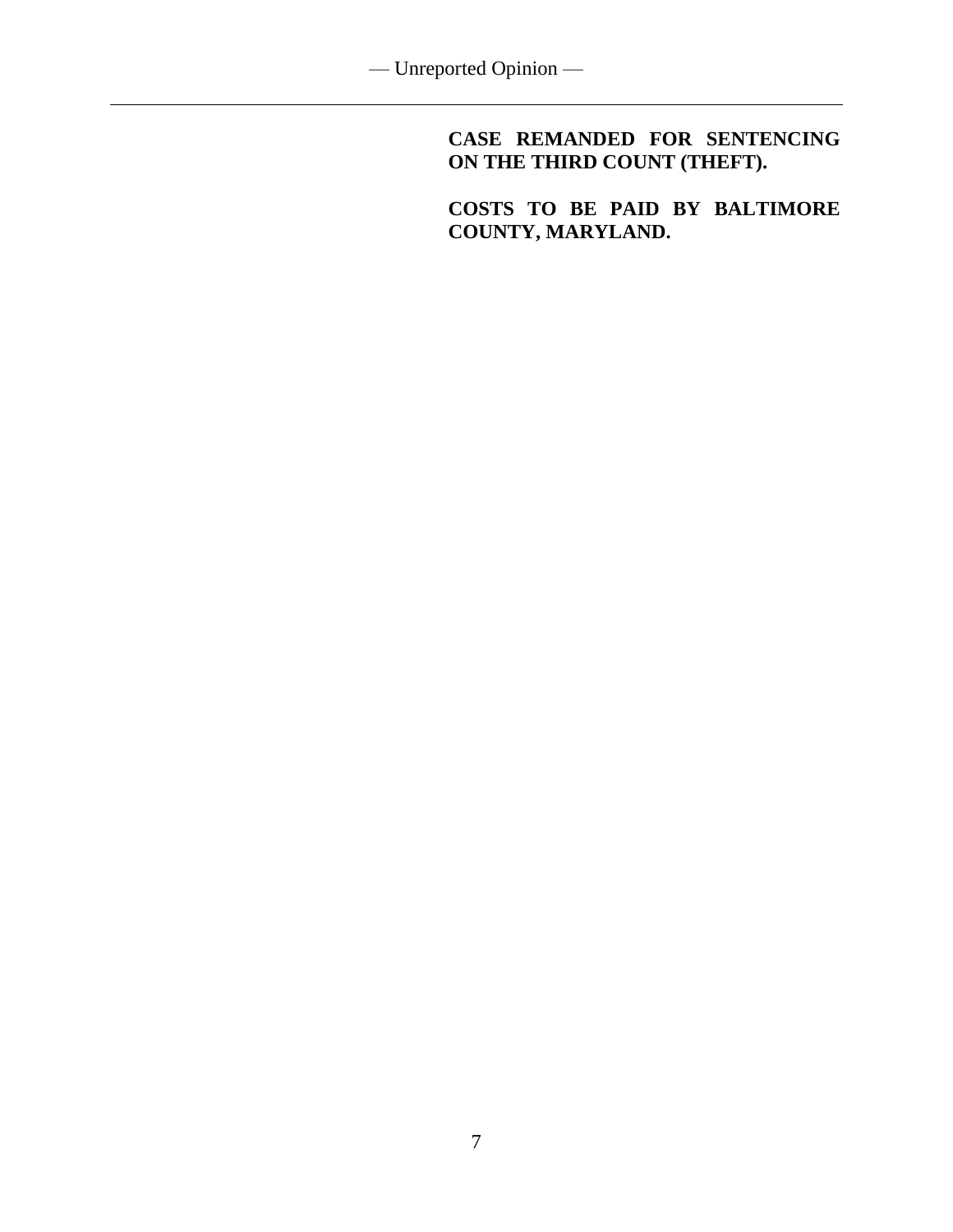# Circuit Court for Baltimore County Case No. 03-K-16004418

### UNREPORTED

### IN THE COURT OF SPECIAL APPEALS

### OF MARYLAND

No. 1291

September Term, 2017 \_\_\_\_\_\_\_\_\_\_\_\_\_\_\_\_\_\_\_\_\_\_\_\_\_\_\_\_\_\_\_\_\_\_\_\_\_\_

#### WILLIE B. STEWART

v.

## STATE OF MARYLAND \_\_\_\_\_\_\_\_\_\_\_\_\_\_\_\_\_\_\_\_\_\_\_\_\_\_\_\_\_\_\_\_\_\_\_\_\_\_

Wright, Kehoe, Rodowsky, Lawrence F. (Senior Judge, Specially Assigned),

JJ. \_\_\_\_\_\_\_\_\_\_\_\_\_\_\_\_\_\_\_\_\_\_\_\_\_\_\_\_\_\_\_\_\_\_\_\_\_\_

Concurring Opinion by Kehoe, J. \_\_\_\_\_\_\_\_\_\_\_\_\_\_\_\_\_\_\_\_\_\_\_\_\_\_\_\_\_\_\_\_\_\_\_\_\_\_

Filed:

\*This is an unreported opinion, and it may not be cited in any paper, brief, motion, or other document filed in this Court or any other Maryland Court as either precedent within the rule of stare decisis or as persuasive authority. Md. Rule 1-104.